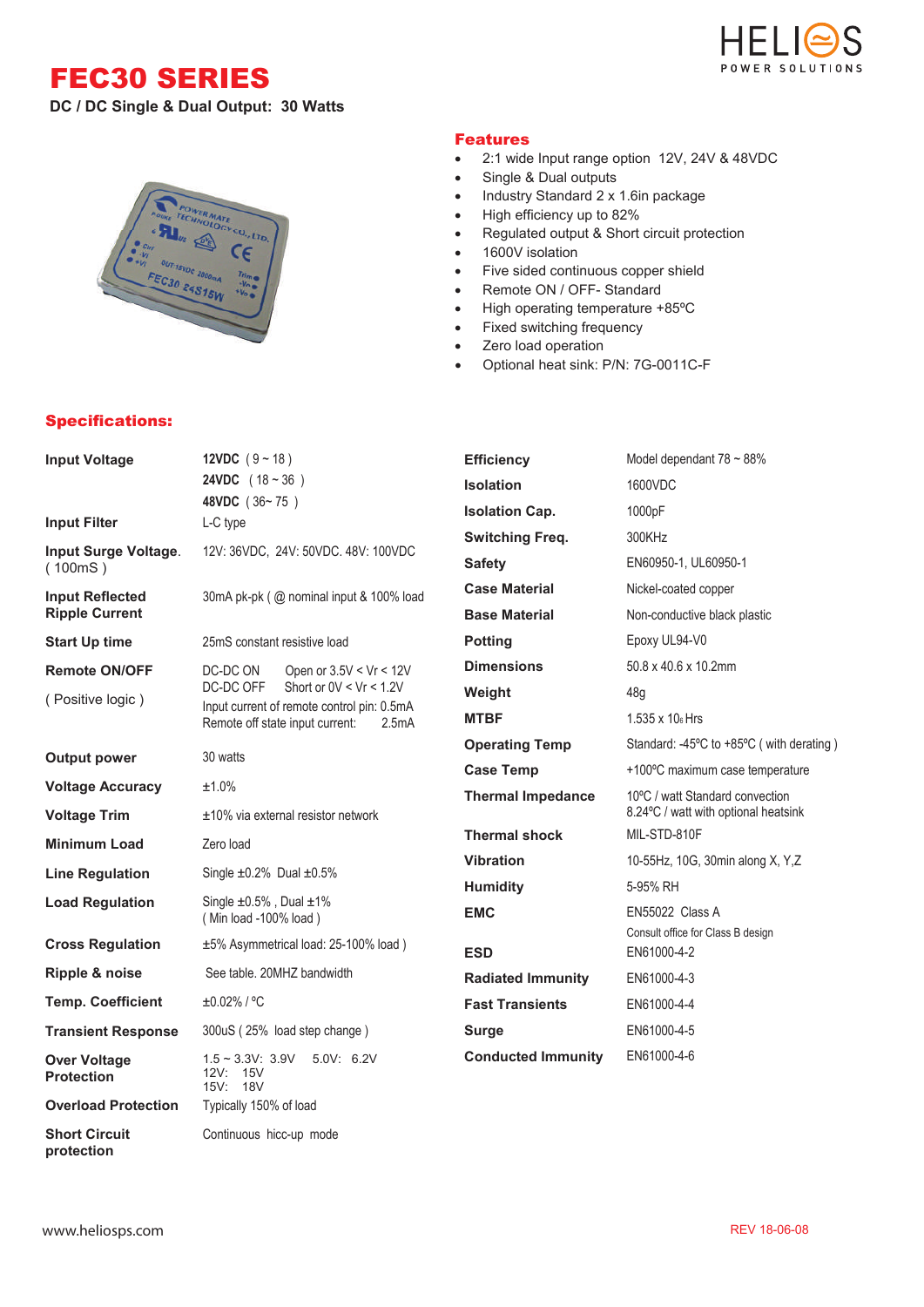## FEC30 SERIES





| <b>Model</b> | <b>Output Current</b><br><b>Output</b><br><b>Input</b> |         | <b>Output</b>    | <b>Input Current</b> |                               | Eff                | <b>Capacitor</b>    |     |                 |
|--------------|--------------------------------------------------------|---------|------------------|----------------------|-------------------------------|--------------------|---------------------|-----|-----------------|
| $\mathbf{V}$ | $\mathbf v$                                            | v       | Min. load        | <b>Full load</b>     | <b>Ripple &amp; Noise</b>     | <b>No load</b>     | <b>Full load</b>    | (%) | <b>Load max</b> |
| FEC30-12S1P5 | $9 - 18 V$                                             | 1.5V    | 0 <sub>m</sub> A | 6000mA               | 50mVp-p                       | 100 <sub>m</sub> A | 1014mA              | 78  | 85800uF         |
| FEC30-12S1P8 | $9 - 18 V$                                             | 1.8 V   | 0 <sub>m</sub> A | 6000mA               | 50mVp-p                       | 100 <sub>m</sub> A | 1169mA              | 81  | 65000uF         |
| FEC30-12S2P5 | $9 - 18 V$                                             | 2.5V    | 0 <sub>m</sub> A | 6000mA               | 50mVp-p                       | 110mA              | 1582mA              | 83  | 33000uF         |
| FEC30-12S3P3 | $9 - 18 V$                                             | 3.3V    | 0 <sub>m</sub> A | 6000mA               | 50mVp-p                       | 115mA              | 2037mA              | 85  | 19500uF         |
| FEC30-12S05  | $9 - 18 V$                                             | 5 V     | 0 <sub>m</sub> A | 6000mA               | 50mVp-p                       | 95 <sub>m</sub> A  | 3012mA              | 87  | 10200uF         |
| FEC30-12S12  | $9 - 18$ V                                             | 12 V    | 0 <sub>m</sub> A | 2500mA               | 75mVp-p                       | 170 <sub>m</sub> A | 2976mA              | 88  | 3240uF          |
| FEC30-12S15  | $9 - 18 V$                                             | 15 V    | 0 <sub>m</sub> A | 2000mA               | 75mVp-p                       | 210 <sub>m</sub> A | 2976mA              | 88  | 1100uF          |
| FEC30-12D12  | $9 - 18 V$                                             | $±12$ V | 0 <sub>m</sub> A | ±1250mA              | 100mVp-p<br>60 <sub>m</sub> A |                    | 3012mA              | 87  | ±1020uF         |
| FEC30-12D15  | $9 - 18 V$                                             | $±15$ V | 0 <sub>m</sub> A | ±1000mA              | 100mVp-p                      | 40 <sub>m</sub> A  | 3012mA              | 87  | ±675uF          |
| FEC30-24S1P5 | $18 - 36$ V                                            | 1.5 V   | 0 <sub>m</sub> A | 6000mA               | 50mVp-p                       | 50 <sub>m</sub> A  | 493mA               | 80  | 85800uF         |
| FEC30-24S1P8 | $18 - 36$ V                                            | $1.8$ V | 0 <sub>m</sub> A | 6000mA               | 50mVp-p                       | 35 <sub>m</sub> A  | 580mA               | 82  | 65000uF         |
| FEC30-24S2P5 | $18 - 36$ V                                            | 2.5V    | 0 <sub>m</sub> A | 6000mA               | 50mVp-p                       | 45 <sub>m</sub> A  | 780mA               | 84  | 33000uF         |
| FEC30-24S3P3 | $18 - 36$ V                                            | 3.3V    | 0 <sub>m</sub> A | 6000mA               | 50mVp-p                       | 50 <sub>m</sub> A  | 1010mA              | 86  | 19500uF         |
| FEC30-24S05  | $18 - 36$ V                                            | 5 V     | 0 <sub>m</sub> A | 6000mA               | 50mVp-p                       | 50 <sub>m</sub> A  | 1490mA              | 88  | 10200uF         |
| FEC30-24S12  | $18 - 36$ V                                            | 12 V    | 0 <sub>m</sub> A | 2500mA               | 75mVp-p                       | 80 <sub>m</sub> A  | 1470mA              | 89  | 3300uF          |
| FEC30-24S15  | $18 - 36$ V                                            | 15 V    | 0 <sub>m</sub> A | 2000mA               | 75mVp-p                       | 90 <sub>m</sub> A  | 1470 <sub>m</sub> A | 89  | 1100uF          |
| FEC30-24D12  | $18 - 36$ V                                            | $±12$ V | 0 <sub>m</sub> A | ±1250mA              | 100mVp-p                      | 30 <sub>m</sub> A  | 1488mA              | 88  | ±1020uF         |
| FEC30-24D15  | $18 - 36$ V                                            | $±15$ V | 0 <sub>m</sub> A | ±1000mA              | 100mVp-p                      | 30 <sub>m</sub> A  | 1488mA              | 88  | ±675uF          |
| FEC30-48S1P5 | $36 - 75$ V                                            | 1.5 V   | 0 <sub>m</sub> A | 6000mA               | 50mVp-p                       | 20 <sub>m</sub> A  | 244mA               | 81  | 85800uF         |
| FEC30-48S1P8 | $36 - 75$ V                                            | $1.8$ V | 0 <sub>m</sub> A | 6000mA               | 50mVp-p                       | 20 <sub>m</sub> A  | 290 <sub>m</sub> A  | 83  | 65000uF         |
| FEC30-48S2P5 | $36 - 75$ V                                            | 2.5V    | 0 <sub>m</sub> A | 6000mA               | 50mVp-p                       | 25 <sub>m</sub> A  | 390mA               | 85  | 33000uF         |
| FEC30-48S3P3 | $36 - 75$ V                                            | 3.3V    | 0 <sub>m</sub> A | 6000mA               | 50mVp-p                       | 30 <sub>m</sub> A  | 500 <sub>m</sub> A  | 87  | 19500uF         |
| FEC30-48S05  | $36 - 75$ V                                            | 5 V     | 0 <sub>m</sub> A | 6000mA               | 50mVp-p                       | 35mA               | 740mA               | 89  | 10200uF         |
| FEC30-48S12  | $36 - 75$ V                                            | 12 V    | 0 <sub>m</sub> A | 2500mA               | 75mVp-p                       | 35mA               | 730mA               | 90  | 3300uF          |
| FEC30-48S15  | $36 - 75$ V                                            | 15 V    | 0 <sub>m</sub> A | 2000mA               | 75mVp-p                       | 55 <sub>m</sub> A  | 730mA               | 90  | 1100uF          |
| FEC30-48D12  | $36 - 75$ V                                            | $±12$ V | 0 <sub>m</sub> A | ±1250mA              | 100mVp-p                      | 20 <sub>m</sub> A  | 744mA               | 88  | $±1020$ uF      |
| FEC30-48D15  | $36 - 75$ V                                            | $±15$ V | 0 <sub>m</sub> A | ±1000mA              | 100mVp-p                      | 20 <sub>m</sub> A  | 744mA               | 88  | ±675uF          |

Notes:

1. MTBF as per BELLCORE TR-NWT-000332. Case I: 50% Stress, Temperature at 40ºC. (Ground fixed and controlled environment)

- 2. Typical values at nominal input voltage and full resistive load.
- 3. The ON/OFF control pin voltage is referenced to -Vin.
- 4. Heat sink is optional and P /N: 7G-0011C-F

5. The FEC30 series can meet EN55022 Class A with parallel an external capacitor to the input pins.

Recommend: 12Vin : 6.8μF/50V 1812 MLCC .24Vin : 6.8μF/50V 1812 MLCC , 48Vin : 2.2μF/100V 1812 MLCC.

6. An external filter capacitor is required if the module has to meet EN61000-4-5.

Filter capacitor recommended: Nippon chemi-con KY series, 220μF/100V, ESR 48mΩ.